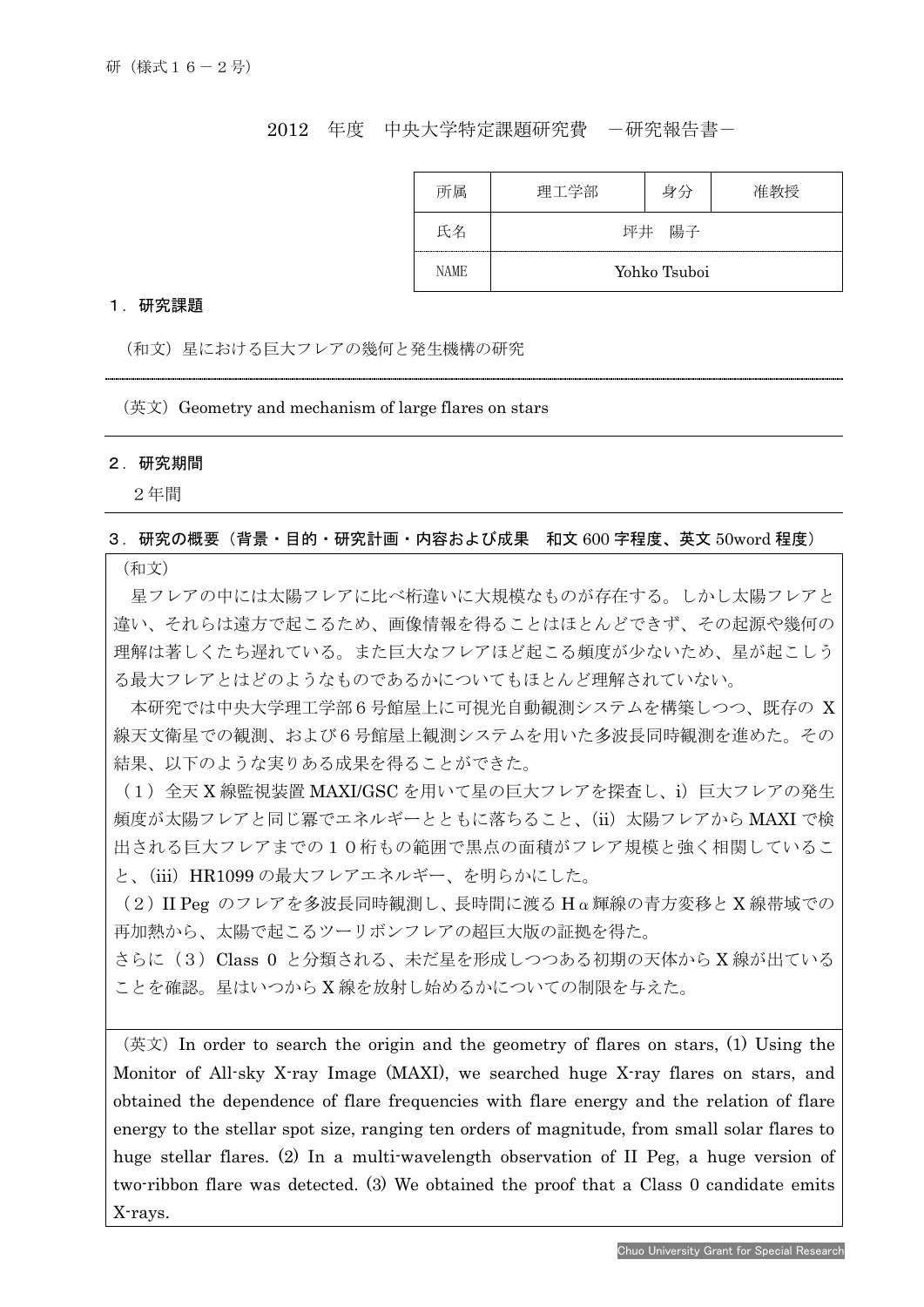# 4. おもな発表論文等(予定を含む)

| 【学術論文】(著者名、論文題目、誌名、査読の有無、巻号、頁、発行年月)                                                              |  |  |
|--------------------------------------------------------------------------------------------------|--|--|
| (1) Kamezaki et al. "Annual Parallax Determination toward a New X-Ray-emitting Class 0 Candidate |  |  |
| with the Water Maser in the NGC 2264 Star-forming Region",                                       |  |  |
| The Astrophysical Journal Supplement, 查読あり, 211 巻, 18p, 2014 年 4 月発行                             |  |  |
| (2) Morii et al. "Extraordinary Luminous Soft X-Ray Transient MAXI J0158-744                     |  |  |
| as an Ignition of a Nova on a Very Massive O-Ne White Dwarf'',                                   |  |  |
| The Astrophysical Journal, 査読あり, 779 巻, 118p, 2013 年 12 月発行                                      |  |  |
| (3) Hiroi et al. "The 37 Month MAXI/GSC Source Catalog of the High Galactic-Latitude Sky"        |  |  |
| The Astrophysical Journal Supplement, 查読あり, 207 巻, 36p, 2013年8月発行                                |  |  |
| (4) Sugizaki et al. "Spectral Evolution of a New X-Ray Transient MAXI J0556-332 Observed         |  |  |
| by MAXI, Swift, and RXTE"                                                                        |  |  |
| Publications of the Astronomical Society of Japan, 査読あり, 65巻, 58p, 2013年6月発行                     |  |  |
| (5) Usui et al. "Outburst of LS V +44 17 Observed by MAXI and RXTE, and Discovery                |  |  |
| of a Dip Structure in the Pulse Profile"                                                         |  |  |
| Publications of the Astronomical Society of Japan, 査読あり, 64 巻, 79p, 2012年8月発行                    |  |  |
| 【学会発表】(発表者名、発表題目、学会名、開催地、開催年月)                                                                   |  |  |
| (1)坪井陽子,比嘉将也,川越淳史,三宅梢子,飯田悠,中平聡志,冨田洋,薄井竜一,根来均,                                                    |  |  |
| 松岡勝, ほか MAXIチーム                                                                                  |  |  |
| "MAXI による4年間の巨大恒星フレアサーベイ'                                                                        |  |  |
| 日本天文学会 2 0 1 4 年春季年会, 埼玉大学, 2014 年 03 月 19 日~2013 年 03 月 22 日                                    |  |  |
| (2)兼藤聡一郎,坪井陽子                                                                                    |  |  |
| "NGC2264 における原始星の X 線長期変動"                                                                       |  |  |
| 日本天文学会 2 0 1 4 年春季年会, 埼玉大学, 2014 年 03 月 19 日~2013 年 03 月 22 日                                    |  |  |
| (3) Yohko Tsuboi, and MAXI team                                                                  |  |  |
| "Stellar Flares detected in Four Year's Monitoring with MAXI/GSC"                                |  |  |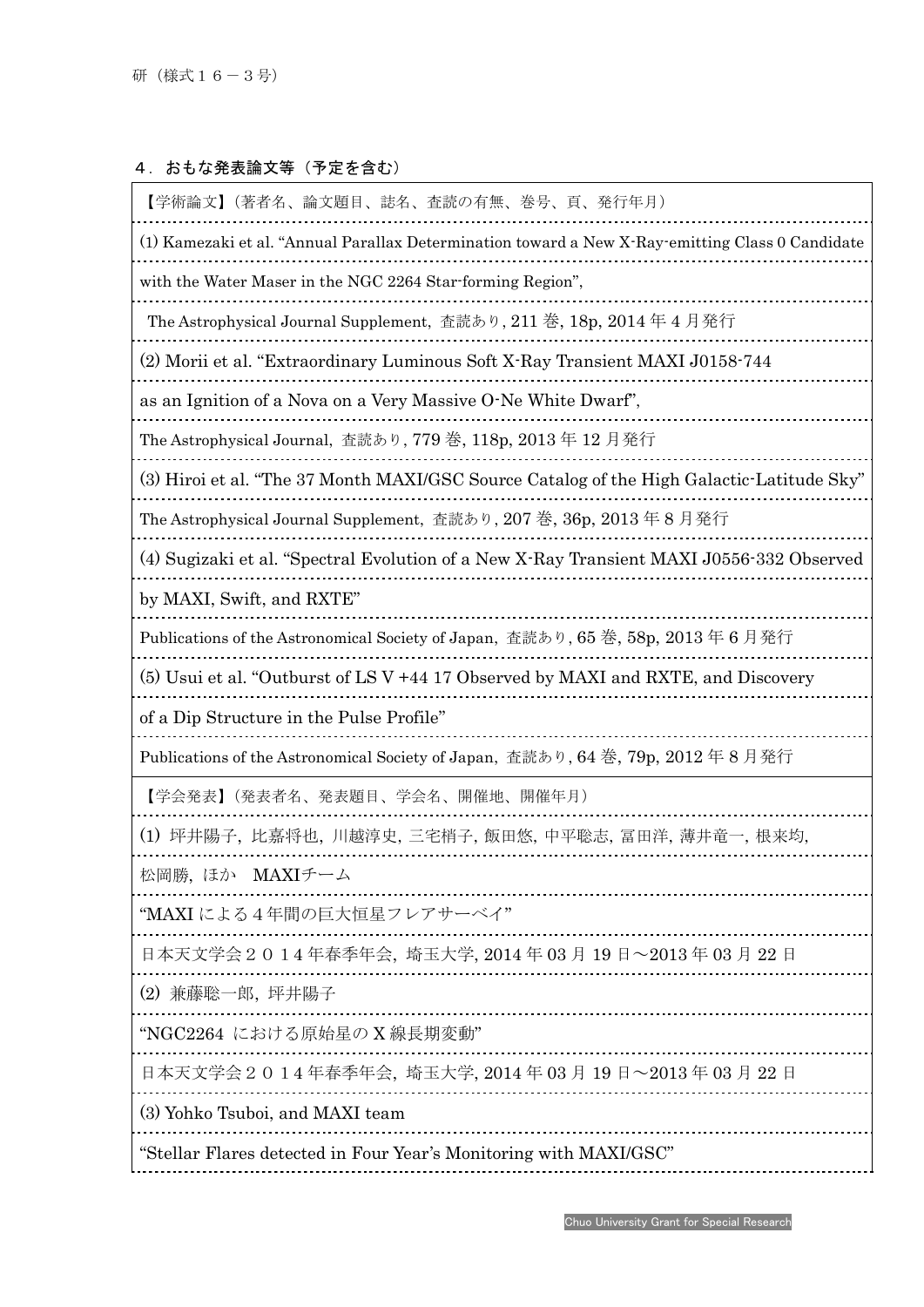| Suzaku MAXI conference 2014 "Expanding the Frontiers of the X-ray Universe" |
|-----------------------------------------------------------------------------|
| 愛媛大学, 2014 年 02 月 19 日~2013 年 02 月 22 日                                     |
| (4) Yasuharu Sugawara, Yohko Tsuboi, Yoshitomo Maeda                        |
| "The peculiar X-ray variations of the enigmatic massive binary WR 21a"      |
| Suzaku-MAXI conference 2014 "Expanding the Frontiers of the X-ray Universe" |
| 愛媛大学, 2014 年 02 月 19 日~2013 年 02 月 22 日                                     |
| (5) Ryo Iizuka, Masatoshi, Akiyama, Yohko Tsuboi, 他 1 8名                    |
| "Simultaneous multi-wavelength observations of large flare stars"           |
| Suzaku MAXI conference 2014 "Expanding the Frontiers of the X-ray Universe" |
| 愛媛大学, 2014 年 02 月 19 日~2013 年 02 月 22 日                                     |
| (6) 川越淳史, 坪井陽子, 比嘉将也, 薄井竜一, 根来均, 河合誠之, 松岡勝, ほかMAXI チーム                      |
| "MAXI が捉えた K2 型変光星 HD347929 からの巨大フレア"                                       |
| 日本天文学会2013年秋季年会, 東北大学, 2012 年 09 月 10 日~2013 年 09 月 12 日                    |
| (7) 秋山昌俊,坪井陽子,飯塚亮,比嘉将也,櫻井峻,高橋英則,橋本修,本田敏志,新井彰,                               |
| 鳴沢真也, 今村和義, 小木美奈子, 宮地竹史, 花山秀和, 綾仁一哉, 前野将太, 藤井貢, 大島修,                        |
| 赤澤秀彦, 伊藤弘, 塩川和彦                                                             |
| "2013 年 1 月の II Peg フレアの多波長同時観測"                                            |
| 日本天文学会2013年秋季年会,東北大学, 2012 年 09 月 10 日~2013 年 09 月 12 日                     |
| (8) 菅原泰晴晴, 坪井陽子, 前田良知                                                       |
| "長周期大質量連星系 WR137 における謎の X 線光度変動"                                            |
| 日本天文学会2013年秋季年会, 東北大学, 2012 年 09 月 10 日~2013 年 09 月 12 日                    |
| (9)比嘉将也, 坪井陽子, 根来均, 中平聡志, 冨田洋, 松岡勝(理研), ほか MAXI チーム                         |
| "全天 X 線監視装置 MAXI/SSC を用いた星の巨大フレアの探査"                                        |
| 日本天文学会 2 0 1 3 年春季年会, 埼玉大学, 2013 年 03 月 20 日~2013 年 03 月 23 日               |
| (10) 秋山昌俊, 藤井貢, 比嘉将也, 坪井陽子, "II Peg フレアの可視光測光·分光観測"                         |
|                                                                             |